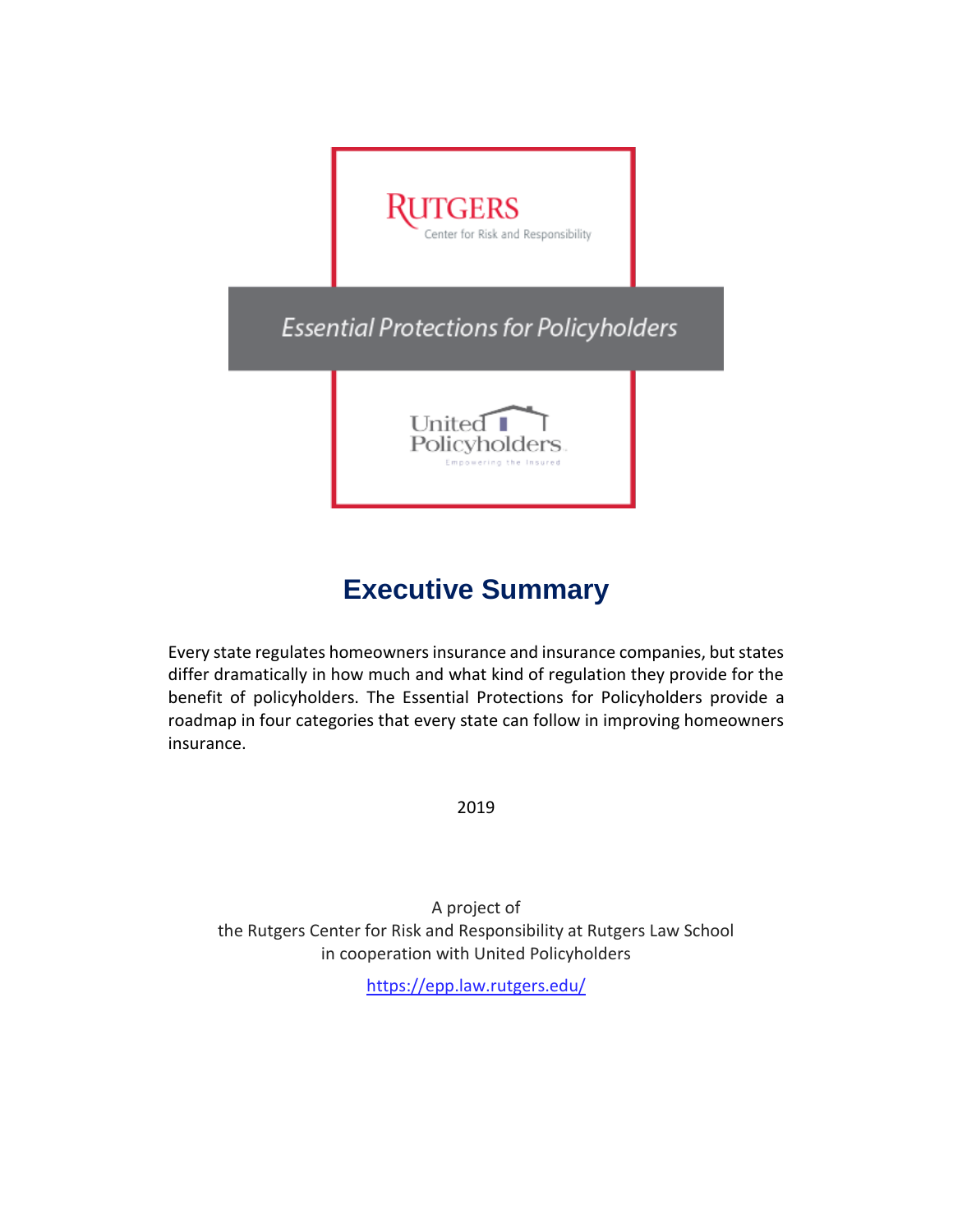## **Essential Protections When Buying Insurance**

Consumers need readily available, easily understandable information about the insurance policies available to them and the insurance companies that offer those policies to shop effectively for insurance. The Essential Protections aim to give consumers full, understandable information about insurance policies and insurance companies so that they can make wise buying decisions and to create competition among companies that leads to better products and fairer prices.

Consumers should have easily available, understandable information and tools for comparing coverage in insurance policies.

• Insurance departments should post online commonly used policy forms and comparisons of key policy provisions for consumers to view and compare.

Consumers should have easily available, understandable information about insurance companies' claim practices.

• Insurance departments should post online information about insurance companies' practices in paying claims for consumers to view and compare.

Policyholders should be given clear information about their own insurance policies.

- Insurance policies and notices to policyholders should be clearly organized and written in plain language.
- Insurance companies must give to applicants for insurance and policyholders at the time of renewal clear explanations of key policy terms, significant limitations and exclusions, the need for and availability of additional insurance for natural disasters, and any new and altered policy terms in the case of renewal.

### **Essential Protections for Coverage**

All homeowners need basic protection from their insurance policies and many buy additional protection. The Essential Protections require that policies contain minimum guarantees of protection and that companies offer some kinds of additional protection. Policyholders also need to be protected against unfair cancellation or nonrenewal of their policies, and the Essential Protections set standards there, too.

Homeowners' insurance policies should contain minimum guarantees of protection and insurance companies should offer essential additional coverages.

• Every homeowner's insurance policy should contain essential terms and coverage, and policyholders at the time of purchase or renewal should be able to purchase additional important coverage.

Consumers should have the opportunity to purchase reasonable amounts of coverage under replacement cost homeowners insurance policies.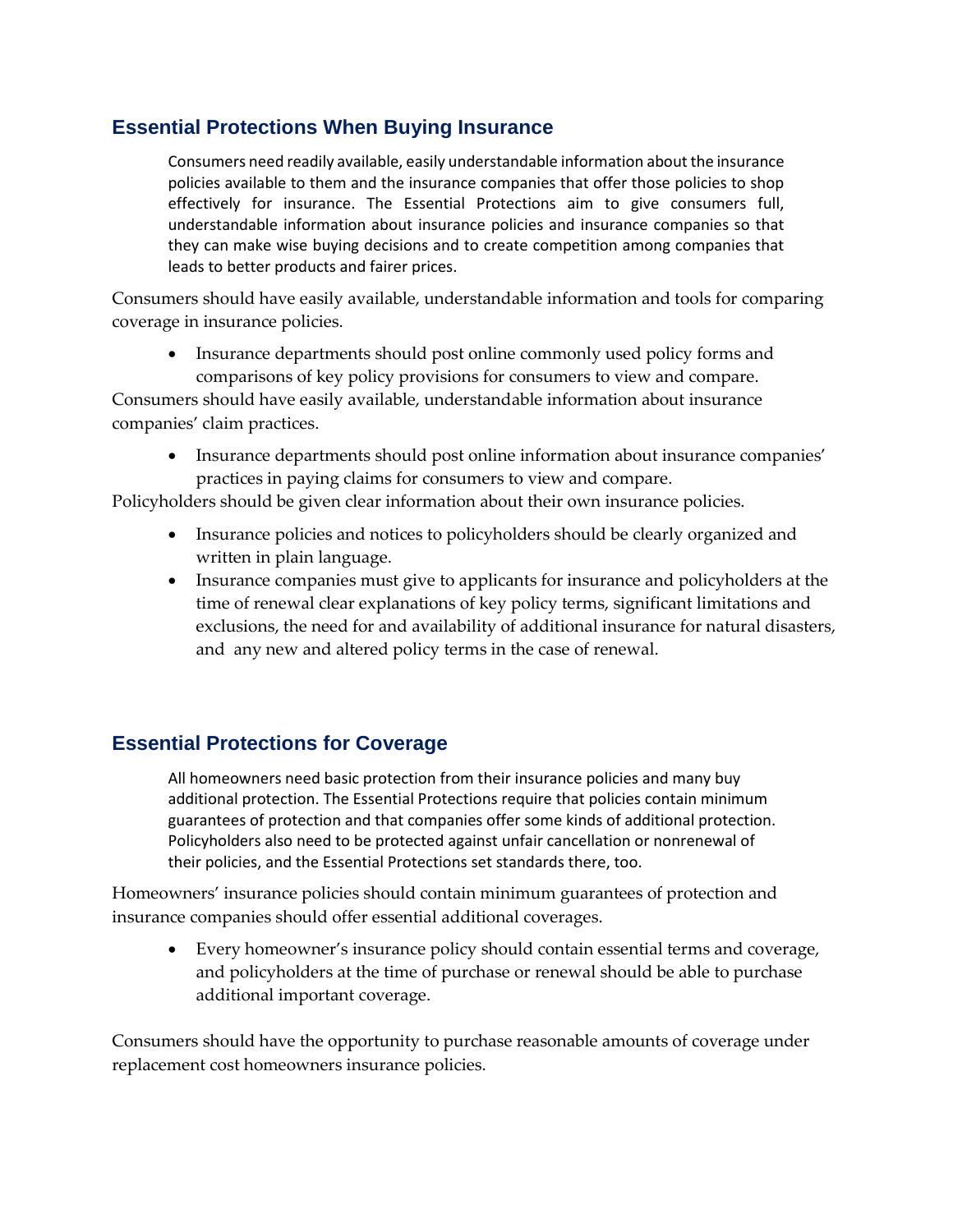• Insurance companies should provide accurate and up-to-date information about the value of insured property so that policies contain appropriate limits.

Homeowners insurance policies should have rules about causes of loss to avoid unfair gaps in coverage.

• Policyholders should be compensated for losses due to covered causes.

Insurance companies must observe reasonable standards for canceling and renewing policies and reporting claims

• Insurance companies may not use an inquiry about a loss or a single claim as the basis for cancellation, nonrenewal or premium increase of a policy.

### **Essential Protections in the Claims Process**

The protection and security that an insurance policy provides must be guaranteed by a fair and efficient claims process. The Essential Protections require insurance companies to provide information to insureds about the claims process and to implement reasonable standards for processing, investigating, evaluating, and paying claims.

Insurance companies must provide policyholders with essential information about the claims process.

• After a claim has been initiated, insurance companies must provide policyholders with information about the claim process and policyholder rights and, upon request, with a copy of the claim file.

Insurance companies must observe reasonable time limits in the claims process.

• Policyholders should have reasonable time limits for filing claims and, in case of a dispute, for filing litigation against the insurance company.

Insurance companies must observe reasonable standards in the claim process.

- Insurance companies must promptly, fairly, and objectively process, investigate, evaluate, and resolve claims.
- Insurance companies must observe reasonable standards for determining the amount of loss.
- Policyholders should have access to efficient, effective means of dispute resolution.
- Insurance companies must not unreasonably pressure policyholders to settle claims.

Policyholders must have effective remedies if insurance companies act unreasonably.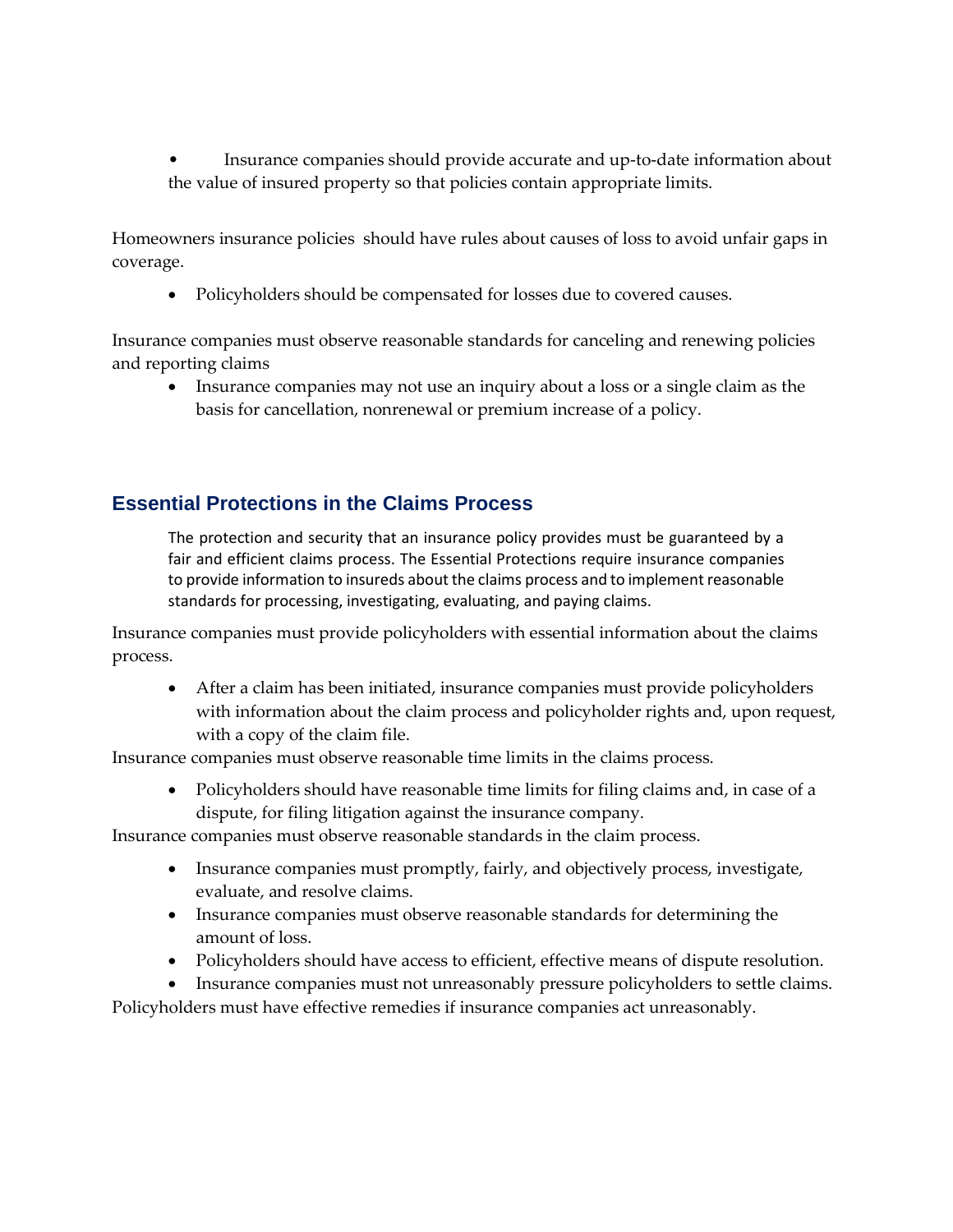• If an insurance company acts unreasonably, a policyholder should be able to sue and recover damages, including attorneys' fees, that are adequate to fully compensate for its loss and to deter wrongful behavior by insurance companies.

#### **Essential Protections for Disaster Victims**

Policyholders who suffer losses due to natural disasters such as hurricanes, wildfires, or tornadoes face all of the potential problems that other policyholders confront and more. Many of the Essential Protections for Policyholders that apply in other circumstances are extremely important for disaster victims as well but disaster victims need additional protections as well.

Disaster victims should have flexibility in coverage provisions and the claims process.

• Policyholders after disasters should have a reasonable time for additional living expense and for filing claims.

Disaster victims should be protected against sudden dislocations in the insurance market.

• Insurance companies may not decline, cancel, nonrenew, surcharge, or increase premiums because of disasters.